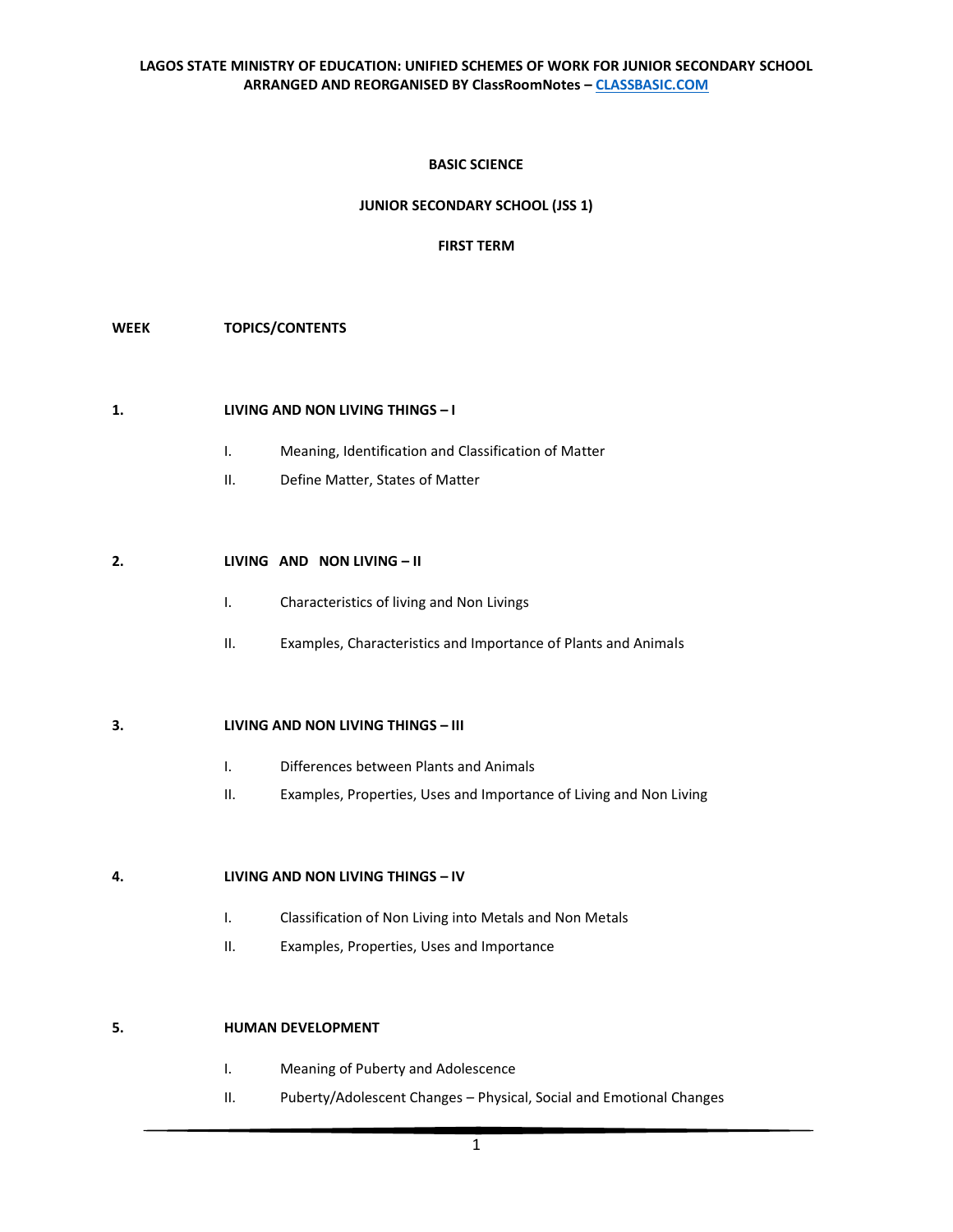- III. Personal Hygiene
- IV. Menstruation, Menstrual Cycle and Menstrual Hygiene Myths and Facts about Pubertal

Changes in Boys and Girls

V. Coping with concerns at Adolescence Pubertal Changes and Emotional Development

# **6. FAMILY HEALTH – I**

Define Sanitation and Explain its Importance and Methods used.

# **7. – 8. FAMILY HEALTH – II**

- I. Define Nutrition
- II. Explain Balance Diet and Give Examples
- III. List the Classes of Food with Examples
- IV. Plan an Adequate Diet for a Home.

### **9. FAMILY HEALTH – III**

- I. Meaning of Drug, Drug and Substance Abuse, Addiction and Misuse
- II. Examples and Sources of Drugs
- III. Uses and Side Effects of Drugs

### **10. REPRODUCTIVE SYSTEM**

- I. Male Reproductive Organs Internal and External
- II. Functions and Cares of Male and Female Reproductive Organs

#### **11. REVISION**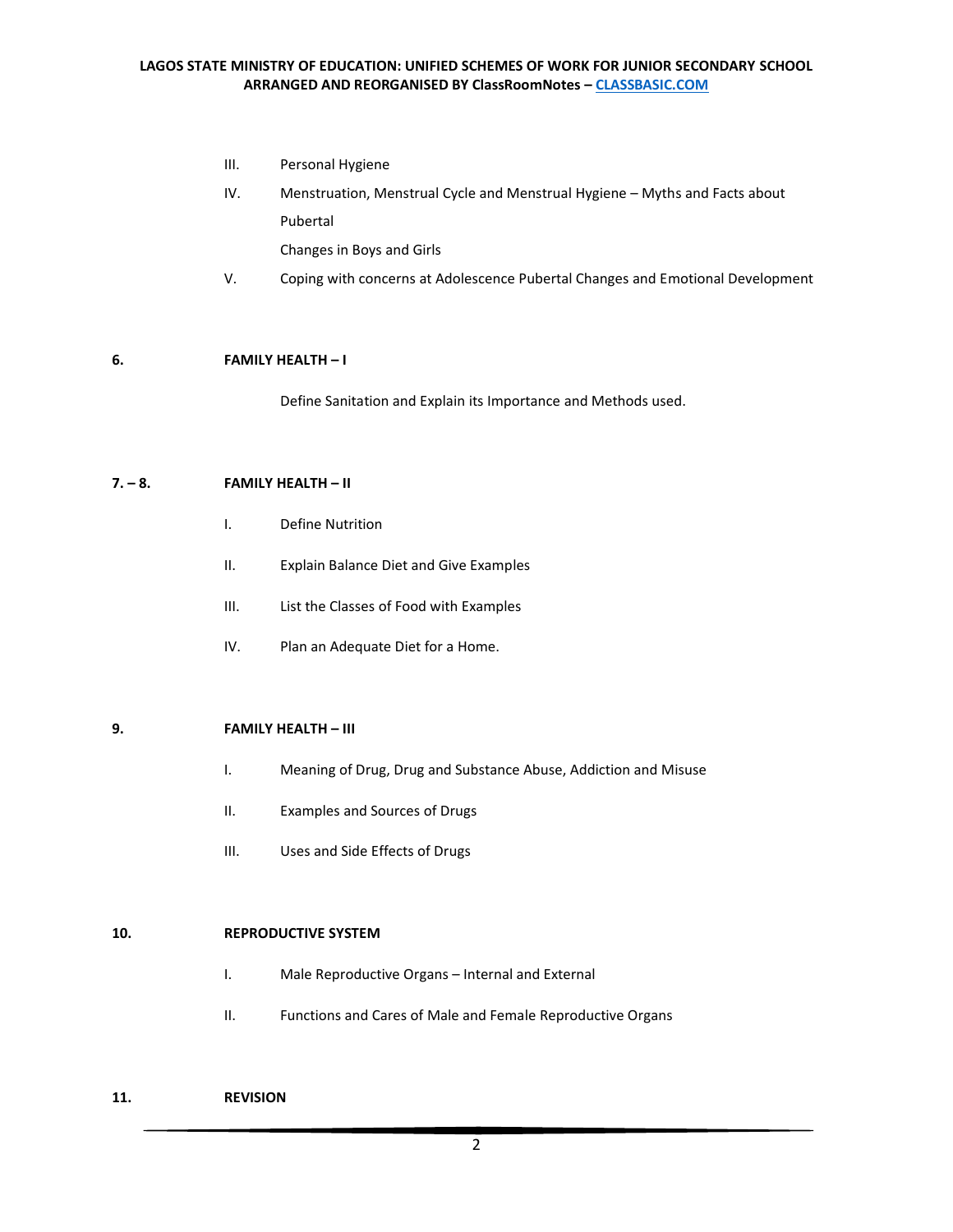# **12. – 13. REVISION AND EXAMINATION**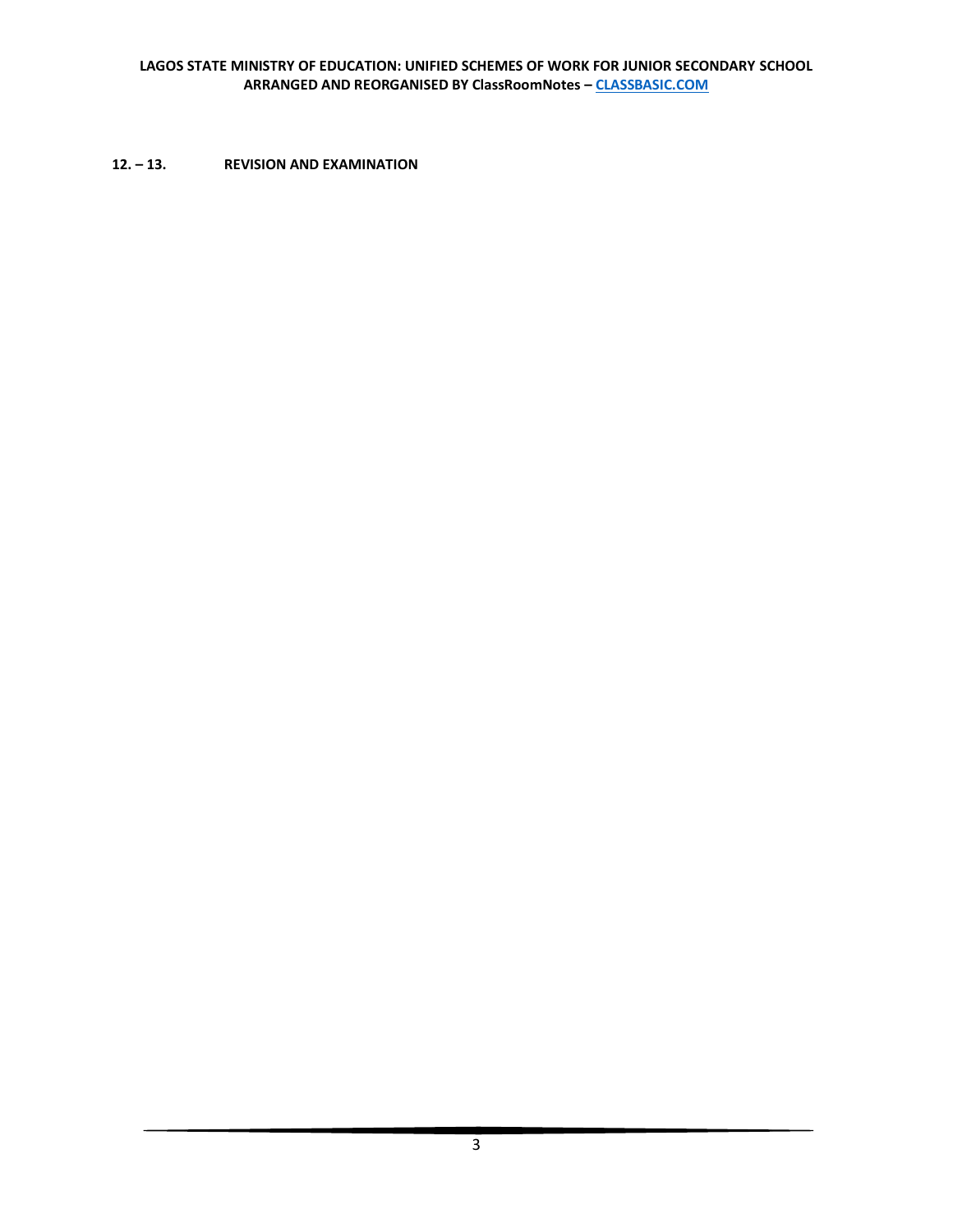### **BASIC SCIENCE**

# **JUNIOR SECONDARY SCHOOL (JSS 1)**

### **SECOND TERM**

#### **WEEK TOPICS/CONTENTS**

#### **1. REVISION OF LAST TERM'S WORK**

- I. Male Reproductive Organs Internal and External
- II. Functions and Cares of Male and Female Reproductive Organs

### **2. ENVIRONMENTAL POLLUTION – I**

- I. Definition of Air, Soil and Water Pollution
- II. Causes of Air, Soil and Water Pollution, e.g. Domestic/industrial Waste, Fertilizer/

Insecticides

- Agricultural
- **Chemical**
- Non biodegradable
- Oil Spillage

#### **3. ENVIRONMENTAL POLLUTION – II**

- I. Consequences of Pollution such as Respiratory Tract Infection
- II. Water Borne Disease
- III. Destruction of Soil Organisms and Poor Plant Yield.
- IV. Control Measures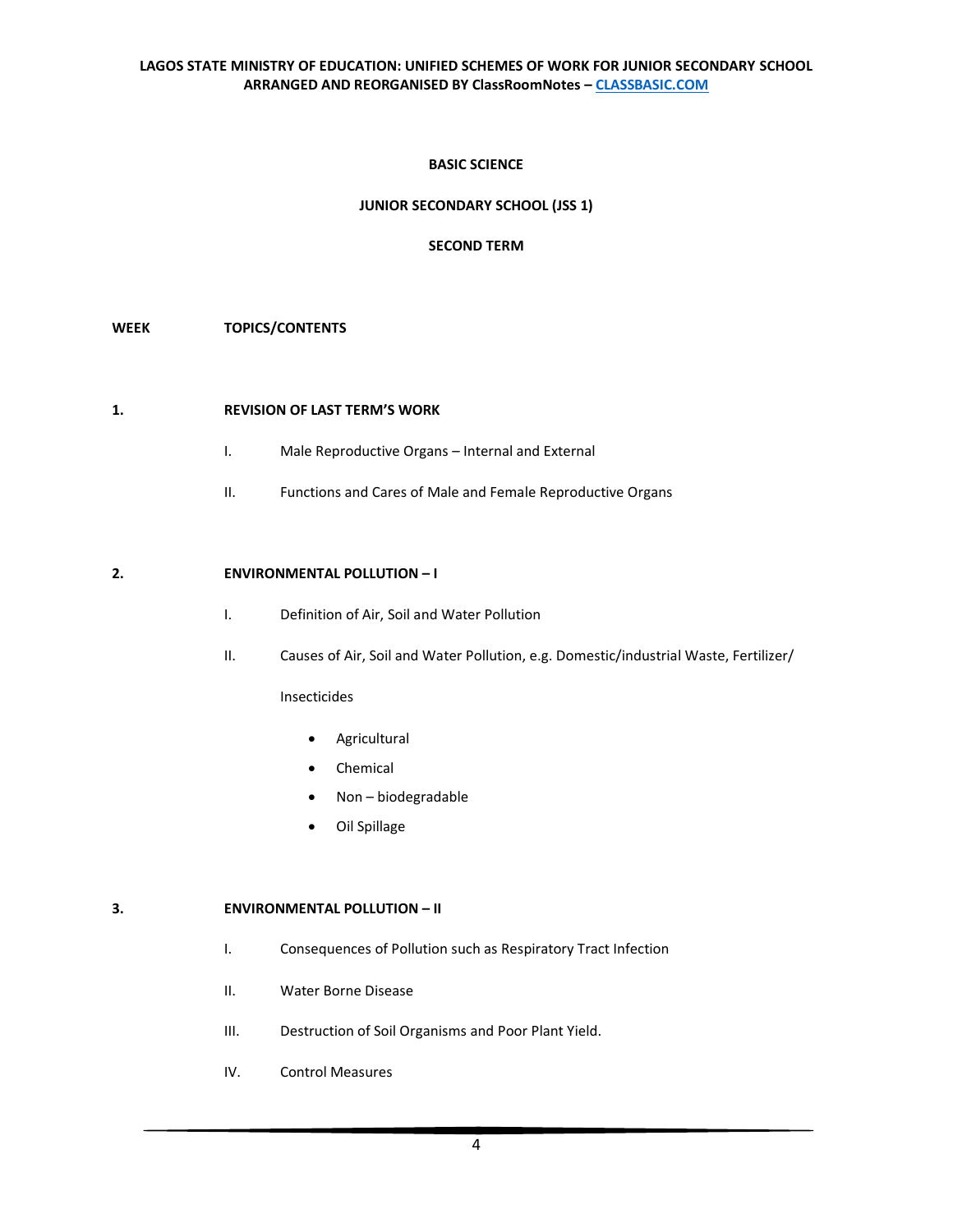# **4. SEXUALLY TRANSMITTED INFECTIONS (STIs)**

- I. Definition of STIs
- II. Transmission of STIs
- III. Signs and Symptoms of STIs
- IV. Effects of STIs, prevention of STI (Responsible Sexual Behavior, Avoid the Use of Unscreened Blood, Unsterilized Injection, Needles and Clippers)
- V. Behaviors that put People at Risk
- VI. Finding help

# **5. HIV/AIDS – I**

- I. Meaning
- II. Difference between HIV/AIDS
- III. Mode of Transmission,
- IV. Behaviors that put People at Risk
- V. Prevention of HIV

### **6. HIV/AIDS**

- I. Counseling and Testing
- II. Care and Support
- III. Myths and Facts about HIV/AIDS

### **7. – 8. ENERGY**

I. Meaning of Energy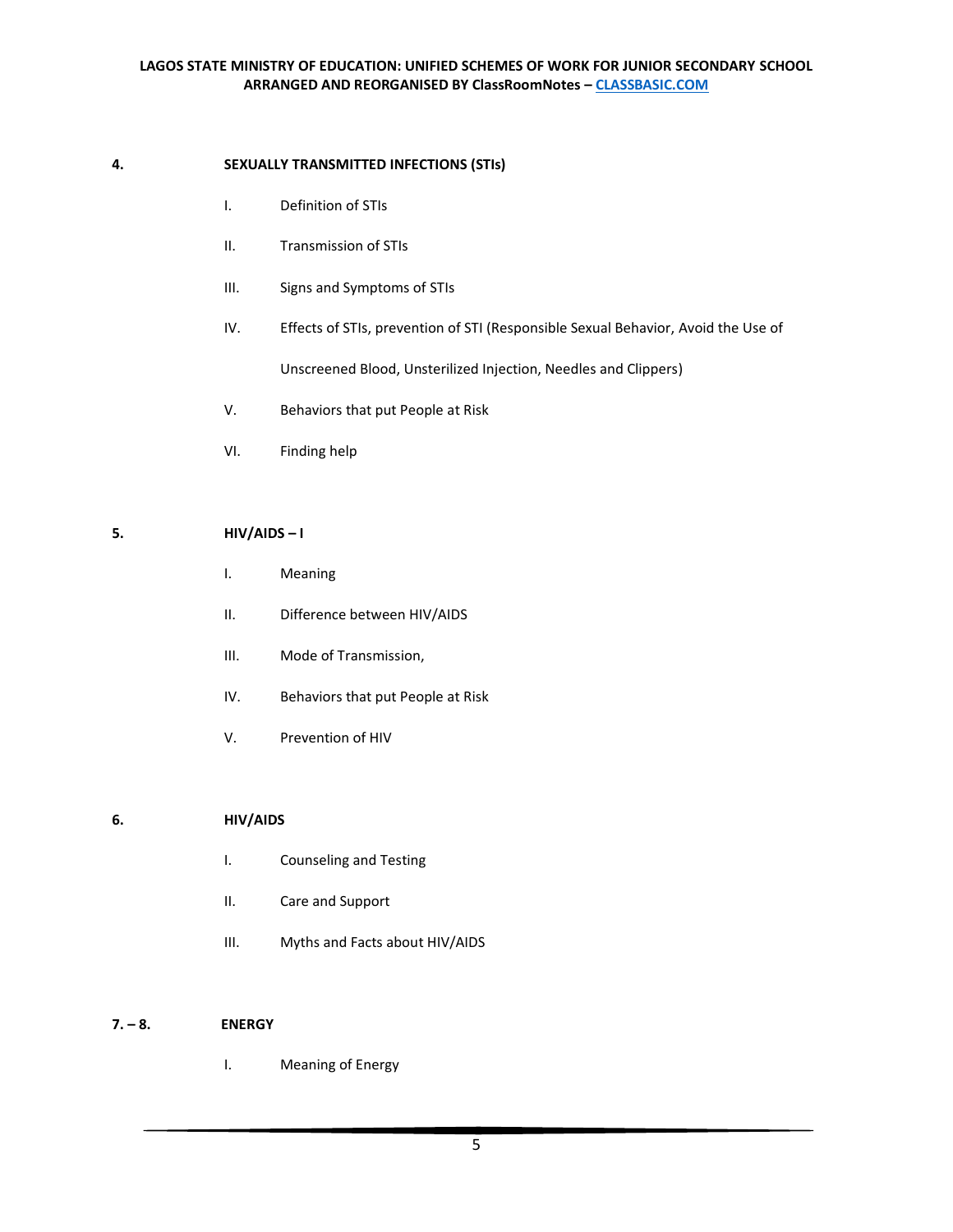- II. Sources of Energy
- III. Forms of Energy
- IV. Transformation of Energy
- V. Uses of Energy

#### **9. RENEWABLE AND NON RENEWABLE ENERGY**

- I. Meaning
- II. Examples
- III. Uses and Misuse
- IV. Describe how Energy Generation affects Quality of Life

#### **10. ENERGY AND SOCIETY**

- I. Energy for Working and Operating Appliances, Seeing, Walking, Playing, Cooking, etc.
- II. Energy from Hydro Electricity for Electric Supply
- III. Solar Energy Generates
- IV. Heat Energy for Drying
- V. Light Energy for Photosynthesis

### **11. – 12. REVISION AND EXAMINATION**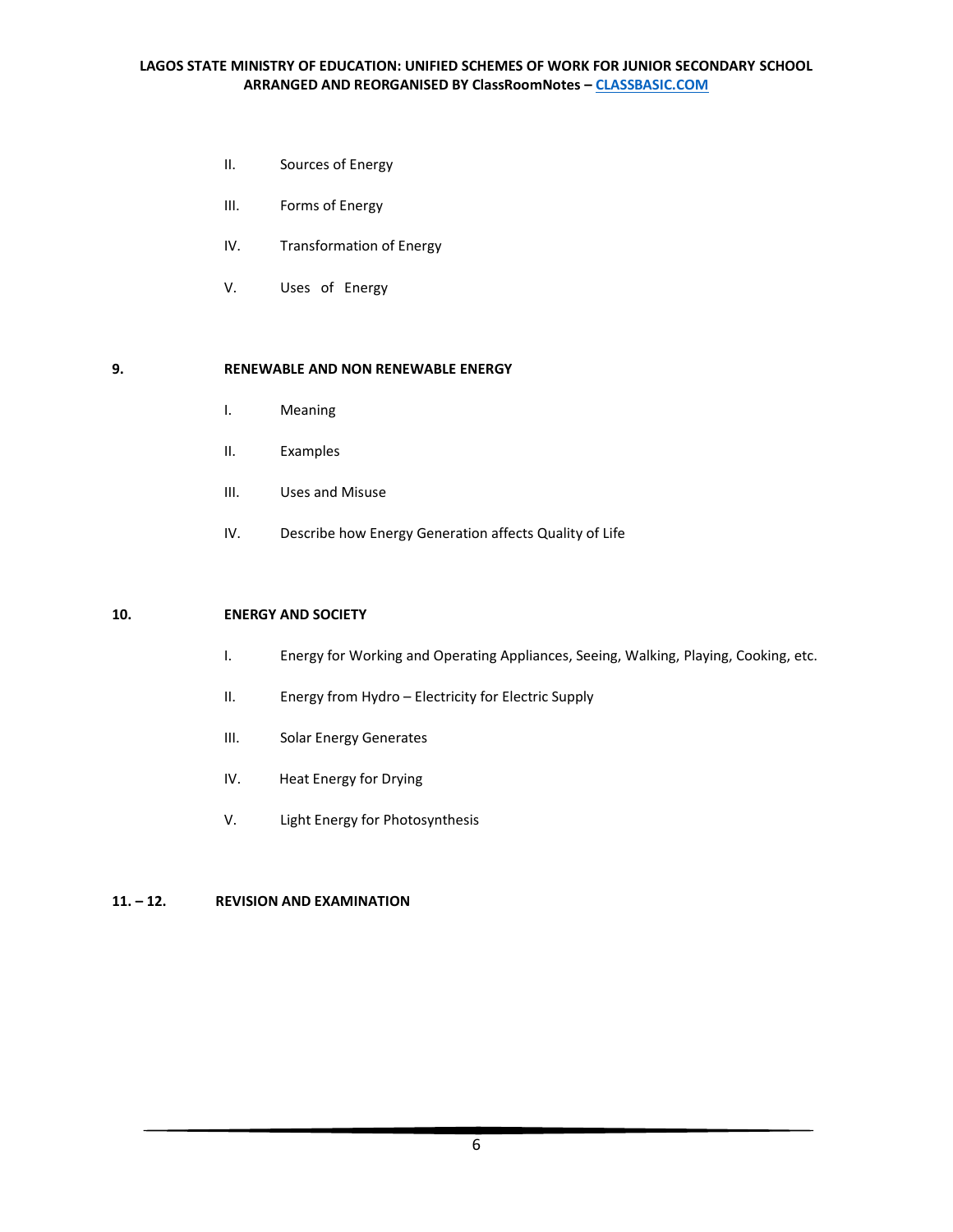### **BASIC SCIENCE**

### **JUNIOR SECONDARY SCHOOL (JSS 1)**

#### **THIRD TERM**

#### **WEEK TOPICS/CONTENTS**

#### **1. REVISION OFLAST TERM'S WORK**

#### **HUMAN REPRODUCTION – I**

- I. Meaning of Menstruation, Menstrual Hygiene, Cleanliness during Menstruation
- II. Ovulation, Signs of Ovulation and the difficulty in predicting the Ovulation Period
- III. Fertilization and Conception.

#### **2. HUMAN REPRODUCTION – II**

- I. Explain pregnancy
- II. Symptoms of Pregnancy and where to get help
- III. Growth of the Foetus (Stages, from Growth to Birth)

### **3. FORCES**

- I. Meaning and Types of Forces
- II. Contact and Non Contact Forces
- III. Magnetic and Gravitational Force

#### **4. CALCULATIONSOF GRAVITATIONAL FORCE**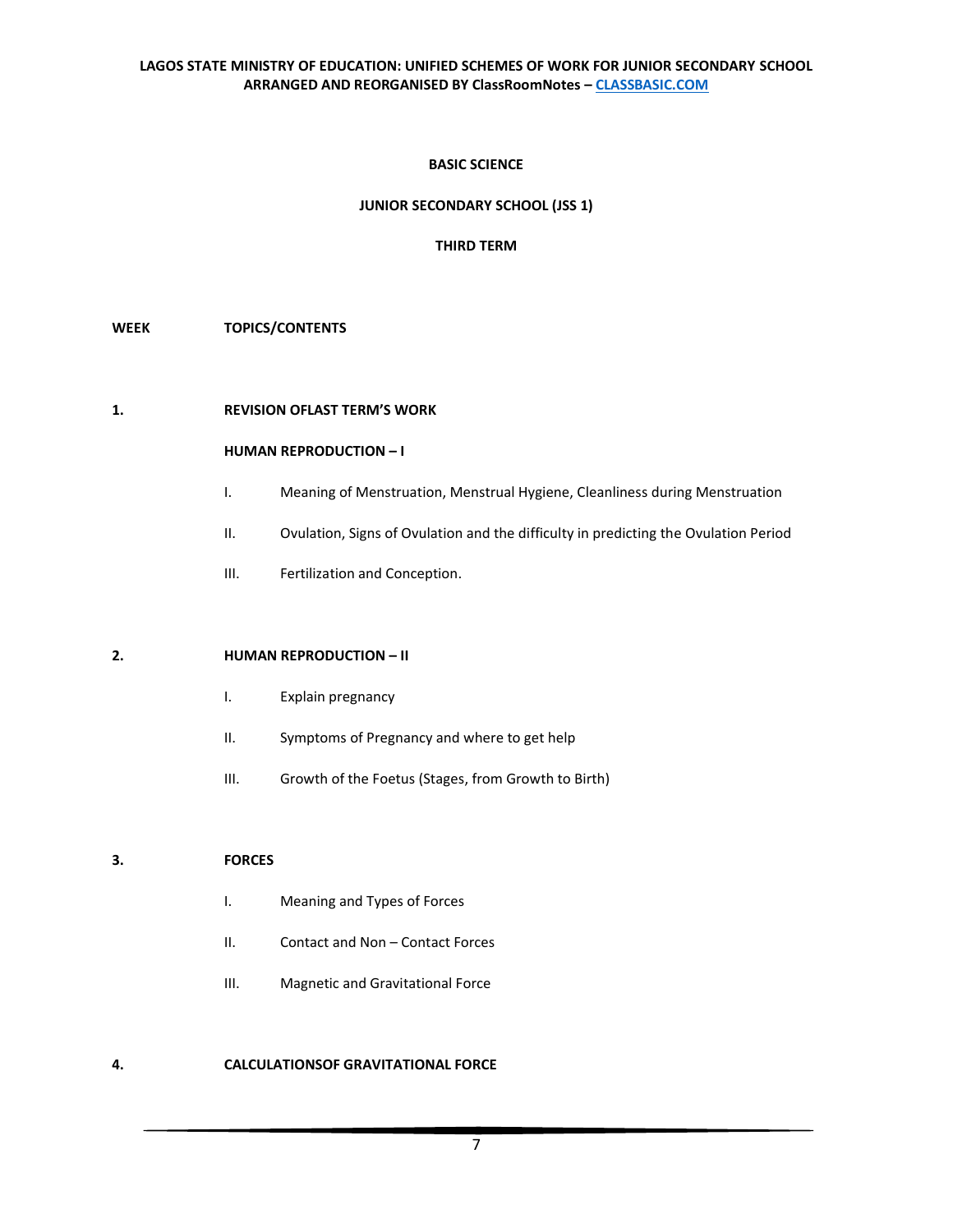- I. Balance and Unbalanced Forces
- II. Friction Uses, Advantages and Disadvantages

#### **5. SPACE TRAVEL**

- I. Meaning and Purpose of Space Travel
- II. Benefits and Dangers of Space Travel

#### **6. GRAVITATION AND WEIGHTLESSNESS**

- I. Explain Gravitation and Weightlessness
- II. Effects of Gravitation on Objects
- III. Demonstrate the Effect of gravitational Pull on Objects

### **7. – 8. EARTH IN SPACE**

- I. The Solar System (Identify the Components of the Solar System)
- II. Rotation and Revolution of the Earth and Moon
- III. Description of Eclipse and Seasons

### **9. SATELLITES**

- I. Meaning of Satellites
- II. Uses of Satellites Communication, Photography, Mapping, Geographical Information System (GIS)